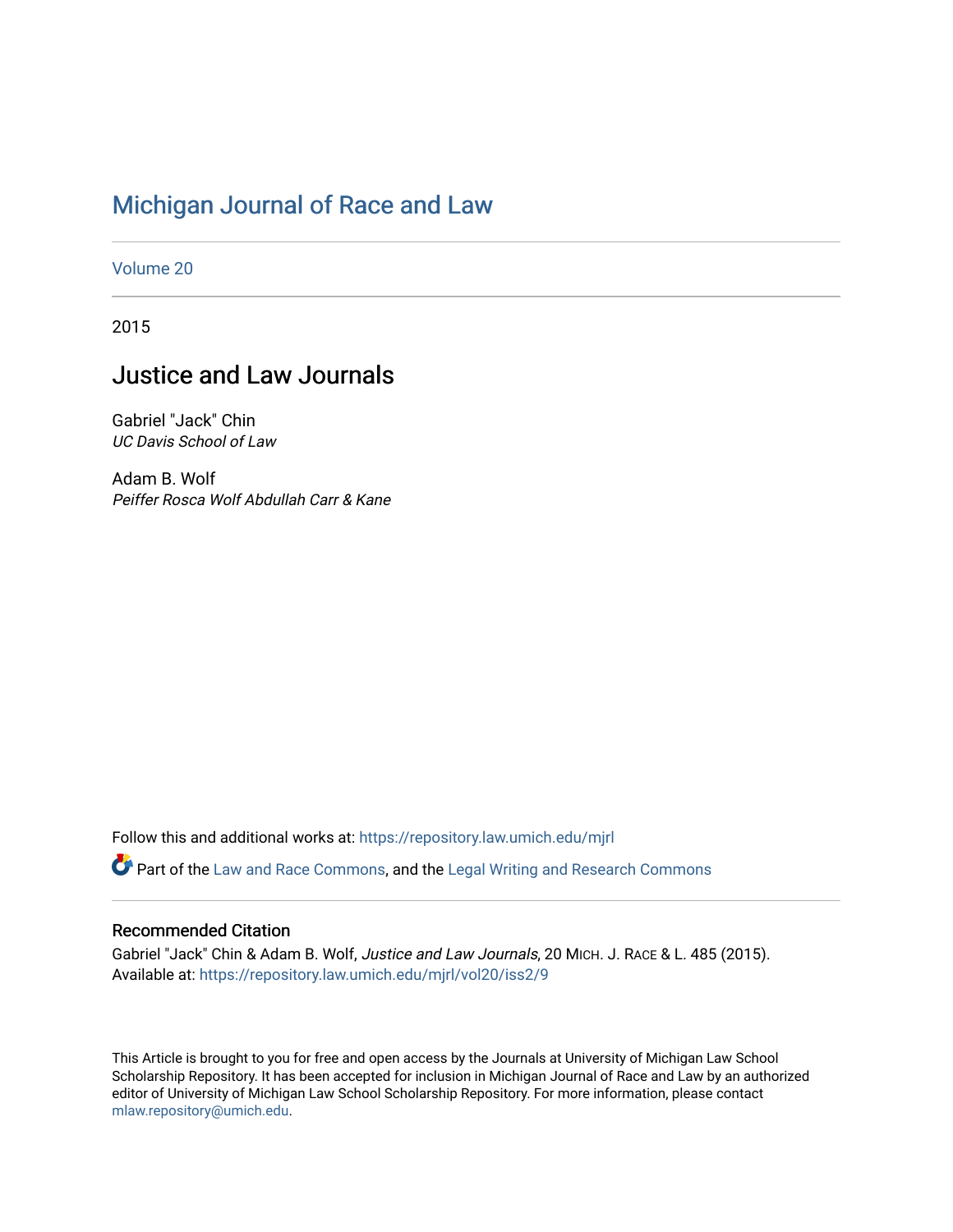### JUSTICE AND LAW JOURNALS

#### *Gabriel "Jack" Chin*\* & *Adam B. Wolf*\*\*

### INTRODUCTION

What is the role for a law journal in advancing justice? What is the role of a justice-minded practitioner in furthering legal scholarship? And what is the intersection—practically and normatively—for law journals, legal scholars, practitioners, and justice?

This brief Article attempts to lay a foundation for answering these important, but oft-neglected, questions. In the following conversation, a frequent contributor to the *Michigan Journal of Race & Law* (*MJRL*) and a former Editor-in-Chief of the *Journal* posit some ideas on how legal scholarship engages with justice, and how race-conscious practitioners can interact with race-conscious legal scholars.

#### CONVERSATION

*Jack Chin*: When I went to Michigan, there was no *Michigan Journal of Race & Law*. I am envious of those of you who started it and had it as part of your Michigan experience. Nevertheless, I feel like I am part of the *MJRL* family, in part because, I met you, Adam, in 2001, when you were Editorin-Chief of Volume 6, and I was publishing a paper in the *Journal* for the first of many times. Since clerking, you've spent most of your time practicing, and some of your time as a law professor. Since clerking, I've spent most of my time as a law professor and some of my time practicing. I am very proud of the matters we have worked on together. But I notice that in most of our joint work, even we did not cite any law review articles. As a practitioner, what role do law journals play?

*Adam Wolf*: Likewise, Jack, I am very proud of our work together—both the scholarship we have produced and the cases we have litigated together. Hopefully this conversation will be productive, not just for our respective work, but for advancing a dialog about the potential reinforcing and supporting relationship between law journals and the practice of law.

I think that legal scholarship should interact with legal practice in three dimensions: First, it should help to provide another perspective for courts that are grappling with difficult, often novel, issues. Much of the scholarly attention here focuses on influencing Supreme Court opinions, but it can be—and should be—equally applicable (maybe even more so) to lower court opinions and orders.

<sup>\*</sup> Professor of Law, UC Davis School of Law. J.D., University of Michigan Law School, '88.

Partner, Peiffer Rosca Wolf Abdullah Carr & Kane, A Professional Law Corporation. J.D., University of Michigan Law School, '01, Editor-in-Chief, MICH. J. OF RACE & L., Vol. 6  $(2000-01)$ .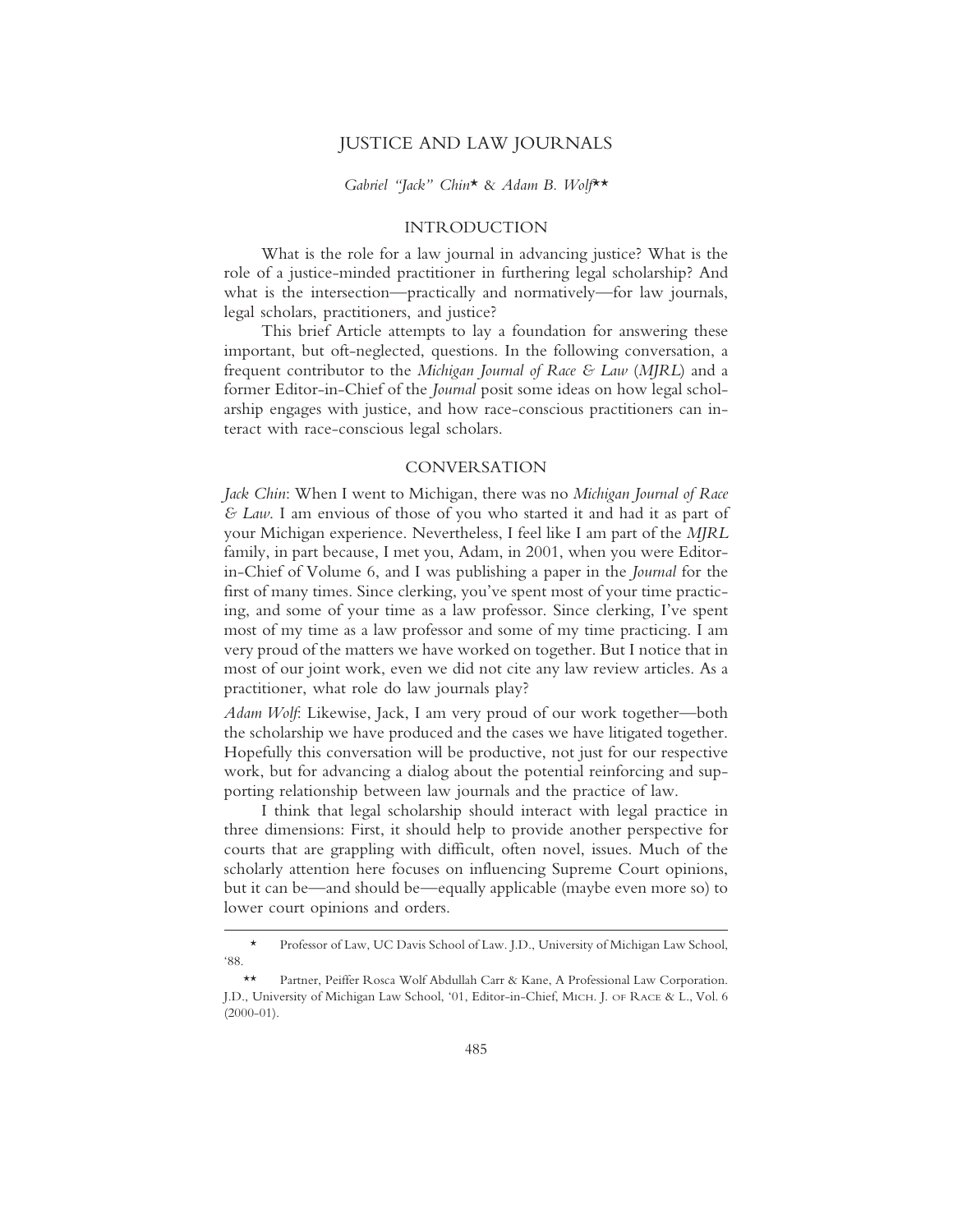Second, legal scholarship can influence practitioners. I'll provide an example below, noting how *MJRL*, in fact, influenced my thinking regarding a case before the Supreme Court.

Third, practitioners can influence legal scholars. This is an area that has not been exploited as much as it should, and may be an important way for *MJRL* to interact with legal practice going forward.

*Jack Chin*: Let's dive into all three areas. First, you mention how scholarship can help courts. I'll offer my perspective on that. As a scholar, I do a lot of work with the collateral consequences of being swept up into the criminal justice system. My scholarly interest was shaped by my experiences in practice. I was at Skadden, Arps, Slate Meagher & Flom in Boston and New York, and then at the Legal Aid Society of New York, where I worked on criminal appeals.

In civil practice, we were acutely attentive to the collateral consequences of legal actions; a tiny lawsuit might have collateral estoppel effect in a huge case, for example, or a minor civil enforcement action might, down the road, result in the loss of an essential license. On the other hand, I saw lots of criminal cases where criminal defense attorneys completely ignored collateral consequences. For example, a client might plead guilty to a minor offense, get straight probation, and, unbeknownst to him, become deportable, lose his taxi license, and/or get himself or his family kicked out of public housing. Courts routinely upheld counsel's disregarding collateral consequences when challenged under the Sixth Amendment. I thought this was a mistake, and sought to change it. I did not pursue a test case or impact litigation. I wrote a law review article. I sometimes joke to other professors that "the most effective means of social activism and change is the law review article." That is obviously an absurd overstatement. But I believe that law reviews are a legitimate, reasonable, and occasionally effective means of seeking legal and social change. Articles can make ideas respectable.

Here's my theory: As a criminal appellate lawyer, I worked hard developing novel legal claims, and those briefs would often disappear, win or lose. Even when you won, a court might ignore your best or most interesting issues. On the other hand, a published article is out there forever. (However, judges don't have to read articles, and they really are supposed to read the briefs.)

Ultimately, in *Padilla v. Kentucky*, 1 the Supreme Court did what I wanted, holding that lawyers have an obligation to advise their clients about the possibility of deportation. For better or for worse, in a later case, they did not find the decision retroactive.2

<sup>1. 559</sup> U.S. 356, 367 (2010) (citing Gabriel J. Chin & Richard W. Holmes, *Effective Assistance of Counsel and the Consequences of Guilty Pleas*, 87 CORNELL L. REV. 697 (2002)); *id*. at 375 (Alito, J., concurring).

<sup>2.</sup> Chaidez v. United States, 133 S. Ct. 1103, 1109 (2013); *id*. at 1120 n.7 (Sotomayor, J., dissenting).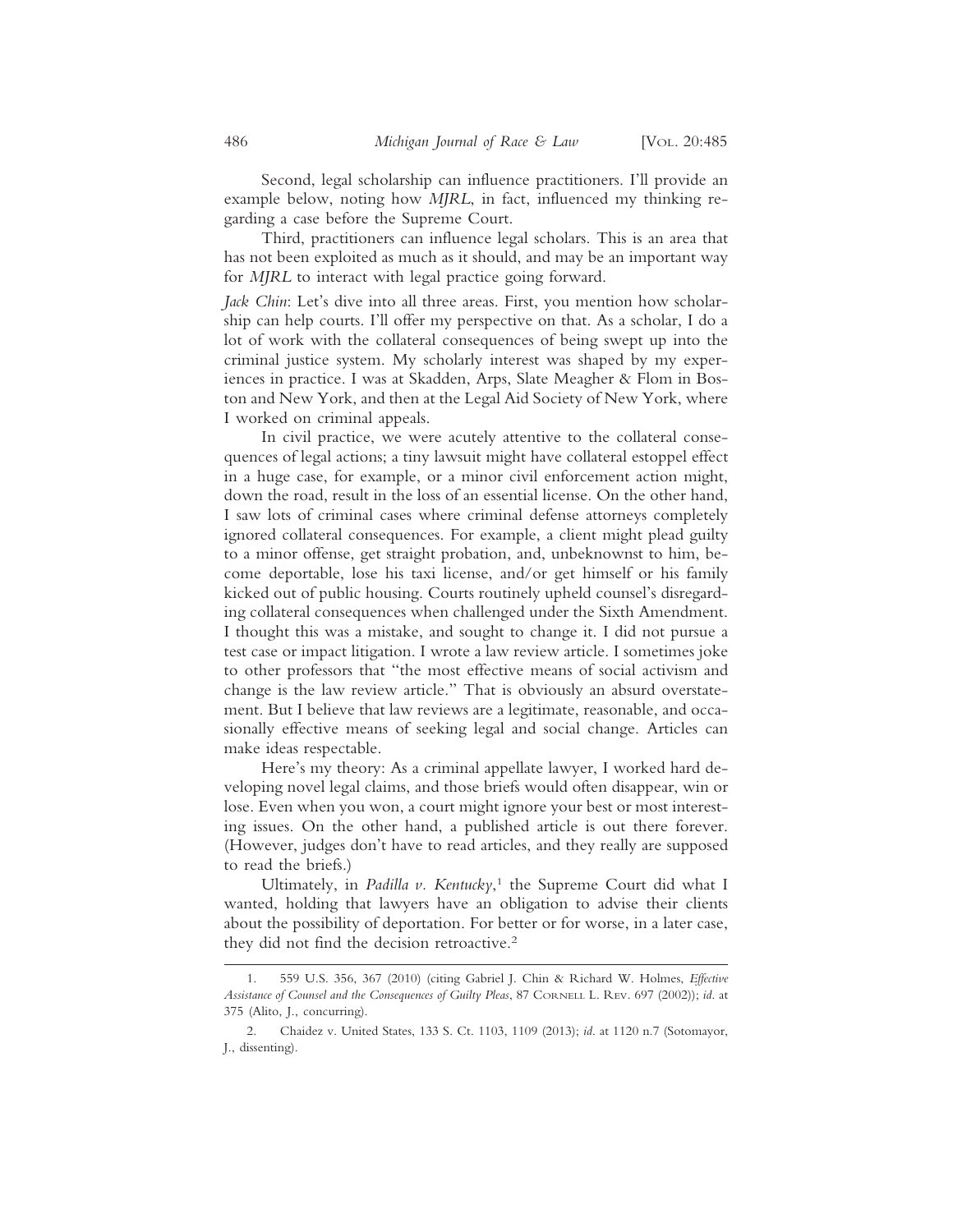As a former law clerk to judges on the U.S. Court of Appeals and U.S. District Court, what role do you see for scholarship in those courts? As a law clerk, how often did you read law review articles? How often do you cite them now?

*Adam Wolf*: I have to admit that, when I had the pleasure of working for my judges, we rarely, if ever, read, much less relied upon, legal scholarship. First, there just wasn't the time for it. The district court and circuit court docket are packed enough; it is hard to imagine reserving time to peruse legal scholarship. Second, litigants just do not cite scholarship. But these are issues to which we will return later.

*Jack Chin*: I firmly believe that there is a unique role for legal scholarship. I do not think briefs can do the job in all cases. One reason is that the norms of scholarship require candor and balance. By this I don't mean not taking a position. By the time I publish an article, I am usually convinced that one answer or approach is better than another. But a good article is expected to fully and fairly ventilate the weaknesses and counter-arguments. With briefs, you are ethically required to disclose only controlling authority that is adverse to your position. The attitude of an advocate would be unacceptable for a scholar. The great Jerold Israel, writing about the great Yale Kamisar, noted that Professor Kamisar "has never remotely suggested that he writes from a neutral, detached perspective."3 I think Professor Kamisar's work is consistent with my point, because although he had views, he explained the premises for those views and tested and defended them in a reasoned way.

There is a more fundamental reason. Lawyers in practice rarely have the time to look at a particular legal issue in the kind of depth necessary to write a student note, to say nothing of a scholarly article. The professors who write for *MJRL* might spend the equivalent of six months or more on not just a single case, but rather on what might be a single question, a single issue in a larger case. I assume you've never spent that kind of time, in your role as a practitioner, on a problem?

*Adam Wolf*: As a factual matter, that is of course correct. I cannot possibly devote six months (or more!) to a single question in any one of my cases. The most time I have devoted singularly to one case was for my representation of Savana Redding in the U.S. Supreme Court.<sup>4</sup> It was my first Supreme Court argument, and my colleagues were generous in helping with the rest of my docket, so I could focus three full months on writing the briefs to the court, putting together our amicus strategy, and preparing for the oral argument. I've never been so prepared for any argument in my life. What a luxury!

<sup>3.</sup> Jerold H. Israel, *Seven Habits of a Highly Effective Scholar*, 102 MICH. L. REV. 1701, 1712-13 (2004).

<sup>4.</sup> Safford Unified School Dist. v. Redding, 557 U.S. 364 (2009).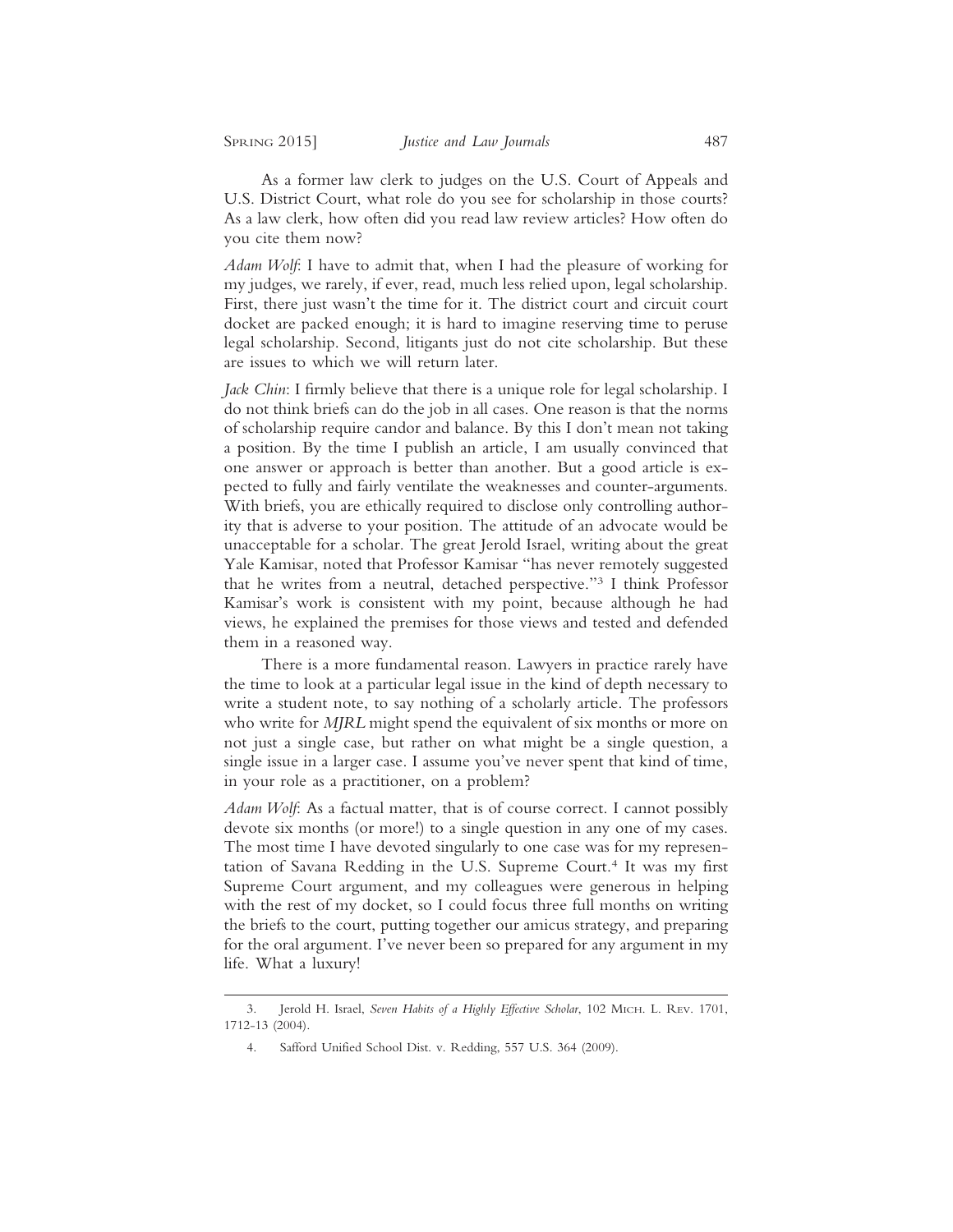As a practitioner, I surely cannot survey all the legal scholarship written on any aspect of any of my cases, which, again, is where new scholarship can come into play. As a practitioner who often works on novel issues, I would love to be in touch with legal thinkers who will do that deep dive and generate scholarship on important issues in my cases.

I mentioned how, during my clerkship years, I do not recall combing through legal journals to find articles that touched upon the cases before us. Do you know how your article found its way to the chambers of Justices Stevens, Alito, Sotomayor, and Ginsburg, who cited it in their *Padilla* and *Chaidez* opinions? More generally, how do you think that legal scholarship can even end up in a jurist's chambers?

*Jack Chin*: Well, I send my articles to judges, including the Supreme Court justices, if I think the issue may ultimately get to the court, but is not there yet. (I think of myself as enough of a lawyer to regard an on-point article as too close to an unauthorized amicus brief if I know a case is before them now.)

But this article in particular got to the Court because I was a coauthor of an American Bar Association (ABA) amicus brief in *Padilla*, and we cited it. Other litigants cited it, too, and other courts had done the same. I suppose some courts and lawyers just did research in the area, but I suspect some of them knew of my work because I had gotten my views out there on ABA and Uniform Law Commission committees, projects, and CLEs. I did not just publish articles—I also publicized the ideas. So essentially, I counted on other lawyers to get my ideas to the courts.

*Adam Wolf*: Right. I think it is also important not to lose sight of the role that scholarship can play in a case, even if a practitioner or court does not cite the particular article that animated an idea. I have a good example that, fortunately, involves *MJRL*, and which also brings us to the second idea, which is how legal scholarship can influence practitioners:

When I was Editor-In-Chief of the *Journal*, we published a piece entitled "Cracking the Code: 'De-Coding' Colorblind Slurs During the Congressional Crack Cocaine Debates."5 It grabbed me immediately. I had known for some time about the inequity of the crack-cocaine guideline and sentencing policy, but this article provided much of the untold story of the congressional debates that led to the racially unjust law.

The publication of that article pre-dated *United States v. Booker*. 6 It was published in a world where guideline sentences were almost always mandatory. *Booker* changed that sentencing process, and with it, effective challenges to the crack-cocaine sentencing regime loomed on the horizon.

<sup>5.</sup> *See* Richard J. Dvorak, *Cracking the Code: "De-Coding" Colorblind Slurs During the Congressional Crack Cocaine Debates*, 5 MICH. J. RACE & L. 611 (2000). This influential paper was mentioned in *Simon v. United States*, 361 F. Supp. 2d 35, 43 n.9 (E.D.N.Y. 2005), and it has been cited in several legal briefs and thirty-five journal articles.

<sup>6. 543</sup> U.S. 220 (2005).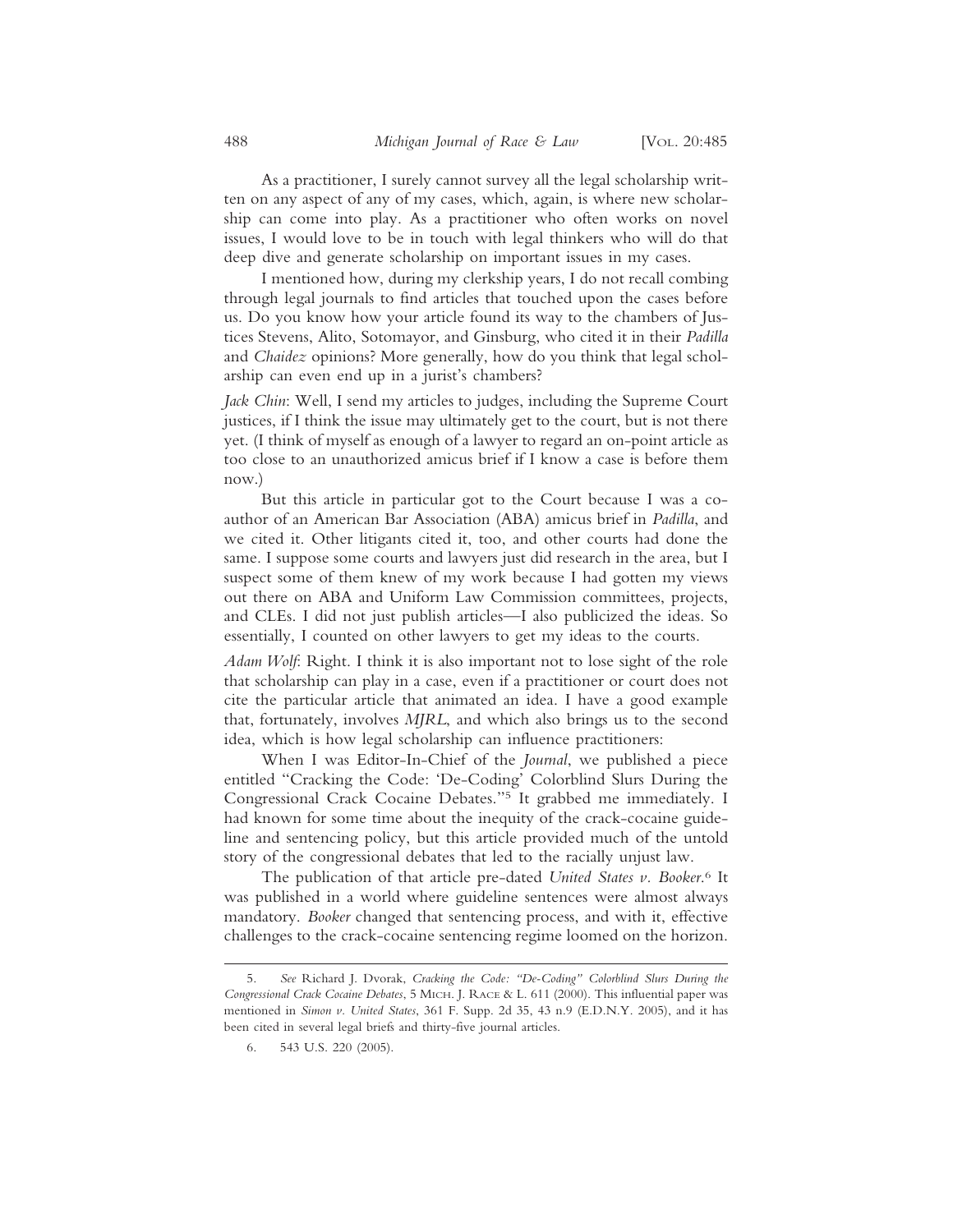*Kimbrough v. United States*7 was the follow-on case that drastically changed the crack-cocaine sentencing landscape. It asked the Court to consider whether district judges may depart from the crack-cocaine sentencing guideline based on policy disagreements with the guideline, including a belief that the guideline had racially pernicious effects; and further, if district courts were to depart from the 100:1 crack-powder sentencing ratio, was there a more just ratio to employ in a crack-cocaine case?

I had the good fortune of being Counsel of Record for the American Civil Liberties Union (ACLU) for its amicus brief in *Kimbrough*. My thinking about the broad implications of the case and the ACLU's position in the amicus brief emanated from Mr. Dvorak's article: because the crackcocaine sentencing policy was borne of such racism, not only should district judges be free to jettison the guideline, but sentences in these cases should not be tethered to any particular ratio. This was further than Mr. Kimbrough himself was willing to argue. But ultimately it prevailed at the Court: the *Kimbrough* majority recognized that the guideline was deeply flawed and that district judges need not impose a sentence that corresponded to any particular crack-power ratio, much less the entirely inappropriate 100:1 ratio.8

I was indebted to Mr. Dvorak and *MJRL* for influencing my thinking on this case. The criminal justice system owes a debt of gratitude to the *Journal*, as well, for publishing that article. While not cited by the Supreme Court, the article was influential in helping to arrive at a just result for Mr. Kimbrough and so many others caught in the net of the criminal justice system.

*Jack Chin*: Several important points here. The first is that scholarship can be influential even if it is not cited. Honestly, as professors, we are evaluated in part based on citations, and we like to be cited. But the most important thing is the ideas. Just as a court does not commit plagiarism when it copies from a brief, a lawyer is free to take ideas, cases, and arguments from a law review article without attribution. In some cases, I suppose a set of legal arguments might be more authoritative if a court knows it is endorsed by a scholar or it appears in a particular journal. In others, as a matter of advocacy, it may be smarter to do some "idea laundering." And just as you were influenced by an article that you did not cite, courts and law clerks might do the same.

The challenge here is the happenstance, the fortuity. You were asked to perform a legal task as part of your job, and it came out the way it did, benefitting your employer and the legal system, because you happened to have read that article as a student! What if Mr. Dvorak had published his influential article somewhere else, or if the *Journal* had selected a different

<sup>7. 552</sup> U.S. 85 (2007).

<sup>8.</sup> *Id.* at 109.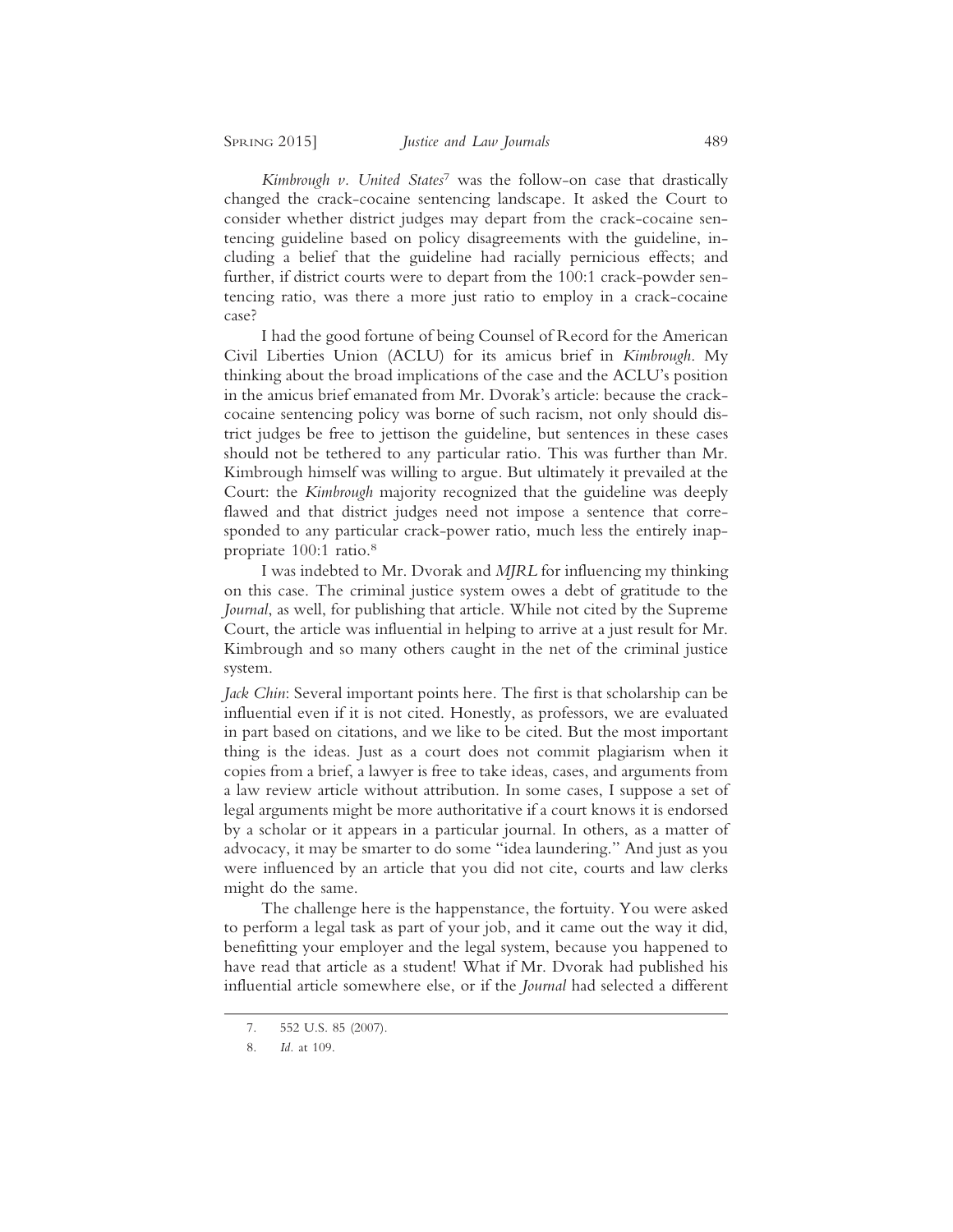paper? What an indictment of the legal system that important information is transmitted, or not, in a haphazard, random way.

*Adam*: I basically agree with that. But I see this concern as less an indictment of the legal system than a necessary—albeit unfortunate—byproduct of the incredible volume of legal scholarship and vanishingly small amount of time that we can devote to any particular issue or case. Legal scholarship, like life, requires being in the right place at the right time. But as you note, a scholar certainly can influence whether her scholarship ends up in the right place at the right time.

The third issue is how practitioners can influence legal scholars. Much less has been written about this topic. But I think it's important. Have you, as a legal scholar, been influenced in your writing and thinking by practitioners?

*Jack Chin*: Oh, sure. I like to get practicing attorneys to comment on my drafts before they are finalized. And I certainly get ideas from what practicing lawyers do. I sometimes learn that there is a simple explanation for something that seemed puzzling to me, or that what first appeared to be a small problem, or one that never occurred to me, is actually quite significant.

But let's focus on *MJRL* specifically for a moment. What do you think *MJRL* should try to accomplish outside of the Law Quadrangle to bring together practitioners and scholars? I mean, much of what it does is intrinsic. Students get experience doing serious research and writing, and reading articles. This is good training in and of itself, and is a résumé line, even if they never publish an issue. What else, though, can *MJRL* do to advance the cause of justice and scholarship jointly? What can its editors do to increase the impact of what they publish?

*Adam Wolf*: I always have thought that *MJRL* can play a special role beyond that of other excellent law journals. Lots of *MJRL* alumni continue to care about and practice law in areas that concern race. I would like to think that, just as lawyers act as referral sources for cases, they also can act as referral sources for legal scholars who are interested in writing about race.

One idea for the *Journal* it is to link practitioners who litigate racerelated cases to scholars who are interested in writing on the subject. These cases often involve novel issues for which scholarship could be helpful to the court and litigants who are wrestling with complicated—and previously unexplored—issues. In the process, perhaps the court will cite the *MJRL* article that was published on the issue, providing greater exposure to the *Journal*, as well.

*Jack Chin*: That makes an enormous amount of sense to me. *MJRL* has unique assets: A platform, and students, alumni practitioners, and alumni scholars who share an interest in racial justice. If it wanted to, *MJRL* could leverage those assets. For example, alumni in practice and in academia could be involved in article selection, in commenting on notes and articles,